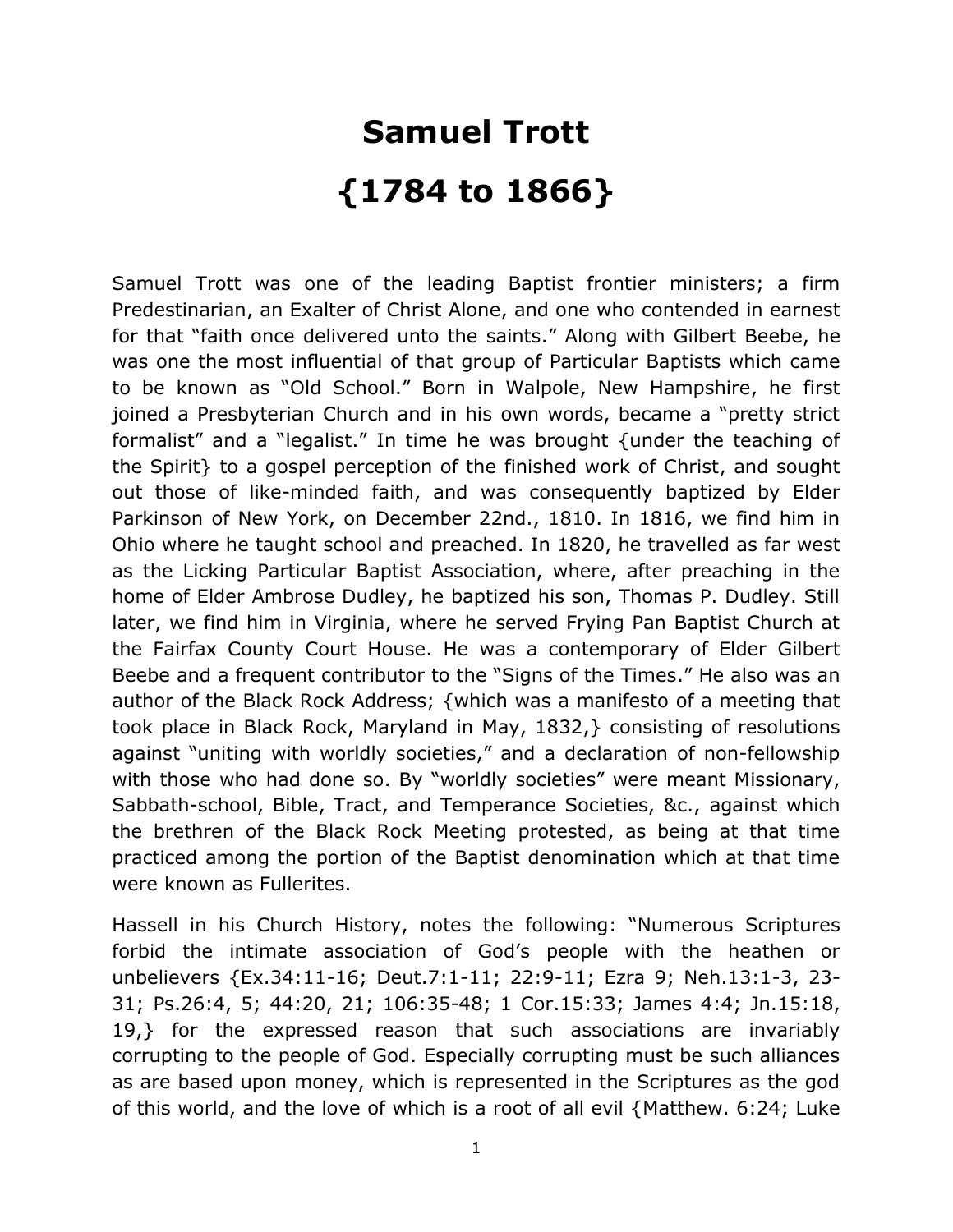16:13; 1 Tim. 6:10.} From such money based societies let it be deeply impressed upon our minds that Peter, who had no silver or gold, and Paul, who had to work day and night for his daily bread, and even the Lord Jesus Christ, who had not where to lay His head, would have been debarred, unless some friend had paid their fee or a miracle had been wrought for that purpose. Can it be possible that such Egyptian or worldly alliances of the children of God, so repeatedly and pointedly forbidden in both the Old and the New Testament of Scriptures, are of the Lord and will be blessed of Him? Besides corrupting the people of God, these alliances demonstrate confidence in the flesh and a lack of faith in God; that is, a departure and alienation from God, and, to the extent they reach, and identification with unbelievers. God solemnly calls upon all His dear children who have been ensnared and carried down into Babylon— "Come out of her, my people, that ye be not partakers of her sins, and that ye receive not of her plagues" {Rev.18:4.} Babylon was an idolatrous nation; and it is demonstrably certain that, if human language means anything, the language employed by a large number of high officials in these modern religious confederacies represents these human means and methods as the most important and indispensable requisite for the conversion and salvation of the world; that is, they represent these human institutions as gods, and thus, confederating with Babylon, professed Christians have become idolatrous too, just as the Scriptures abundantly warn us. Christ and His Apostles, let it be indelibly impressed upon our minds and hearts, instituted absolutely none of these forbidden, unhallowed and contaminating, idolatrous and ruinous Egyptian and Babylonian confederacies." {Hassell: Church History, 1886}

In reference to the BLACK ROCK ADDRESS itself, Hassell writes: "When the Fullerite heresies had been introduced among the Baptists, and produced great discord and turmoil, some of the old veterans of the cross met at Black Rock, Maryland, in 1832, and published a solemn protest against all the newly introduced innovations upon our former faith and order, and made the rejection of the new departure a test of fellowship. To distinguish those who retained the apostolic doctrine from those who departed from it, we consented to be known by a name which had been given us by our opponents, viz., Old School Baptists." {Hassell: Church History, 1886}

In 1832 Elder Samuel Trott became Pastor at Welsh Tract, and in his corresponding letter he says: "We receive Christ as our pattern, hence we do not walk in the observance of many things which have been introduced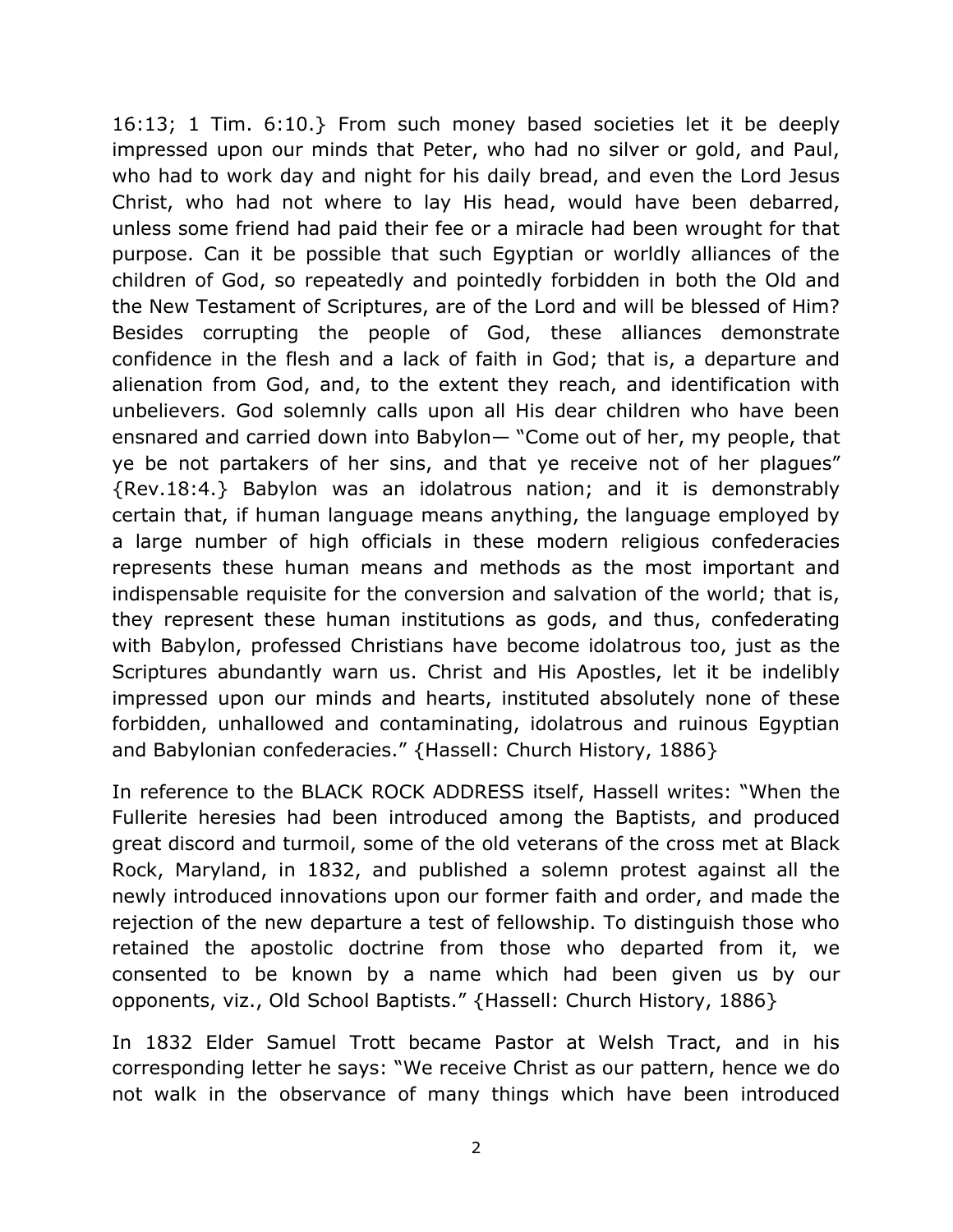among the Baptists generally, and received as great importance in advancing the cause of religion, &c. We desire to keep in His footsteps, believing it to be the safest path. We rely on His wisdom and power to gather in His elect and extend the knowledge of His salvation."

We insert the following information from Hassell's Church History regarding this assembly of believers. "The WELSH TRACT CHURCH, whose meetinghouse is two miles from Newark, in New Castle County, Delaware, is the oldest Old School Baptist Church in the United States, and the only American Baptist Church that was regularly organized in Europe before emigrating to this country. It was constituted, in the spring of 1701, by sixteen Baptists in the counties of Pembroke and Caermarthen, in South Wales, with Thomas Griffith, one of their number, as their pastor. A "Church Emigrant," they embarked at Milford Haven in June, 1701, and landed at Philadelphia September 8th, 1701. They first settled about Pennypack, near Philadelphia, where they continued about a year and a half, and where their membership increased to thirty-seven. Then they procured land in Northern Delaware from Messrs. Evans, Davis and Willis, who had purchased upwards of 30,000 acres of William Penn, called the "Welsh Tract," and in 1703 they removed to that location, and built, near Iron Hill, a small meeting-house, which stood until 1746, and was then succeeded by the present substantial stone house of worship. In the yard around the house rest the bodies of many of the pastors and members who, during almost two centuries, have met and joined here in the service of God. The Welsh Tract Church was one of the five original churches that, in 1707, formed the Philadelphia Baptist Association (the oldest Baptist Association in America), and for many years it was the most influential member of that body. The Philadelphia Confession of Faith, published by this Association in 1742, was the old London Confession of 1689, with two other Articles, added principally through the influence of the Welsh Tract Church—Article 23, Of Singing of Psalms (in Public Worship), and Article 31, Of Laying on of Hands (on all Baptized Believers). Until 1732 the Church Book was kept in the Welsh language; and for about seventy years the pastors were of Welsh extraction. The pastors of Welsh Tract Church have been as follows; Thomas Griffith, Elisha Thomas, Enoch Morgan, Owen Thomas, David Davis, John Sutton, John Boggs, Gideon Farrell, Stephen M. Woolford, Samuel Trott, William K. Robinson, Thomas Barton (from 1839 to 1870, when he died, after having been sixty years in the ministry), G. W. Staton, William Grafton and Joseph L. Staton,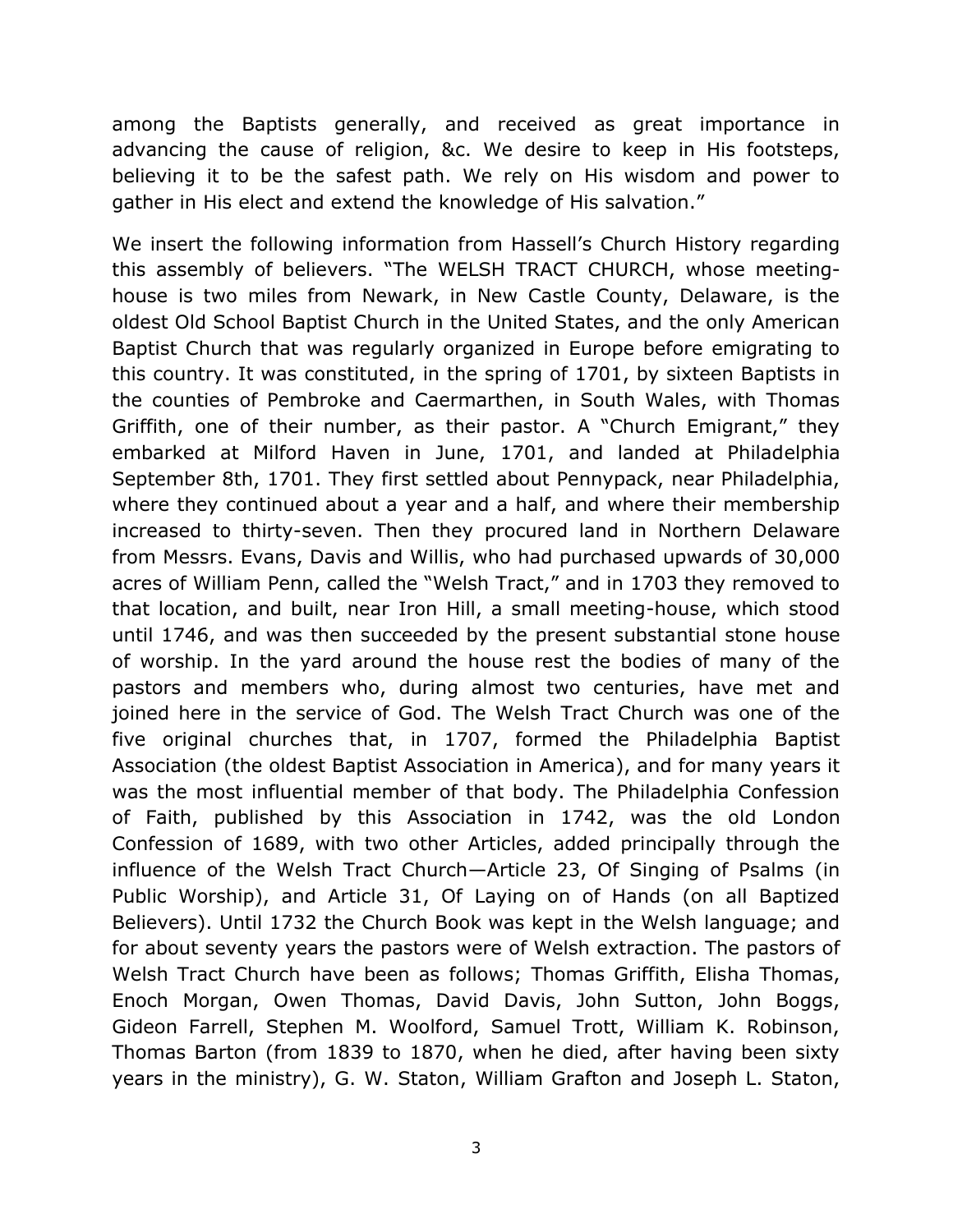the present pastor. The church owns a residence and tract of land, which the pastor occupies." {Hassell: Church History, 1886}

Strange, and truly contemptible is the fact that in this definitive History of the Old School/Primitive Baptists written by one of their own {Hassell: History of the Church of God, 1886} no mention {apart from his name, in conjunction with Associational Meetings, and churches for which he preached} is made of Elder Trott. One cannot but conjecture that perhaps his name was entirely blotted out by Sylvester Hassell, who revised the work prior to its first publication, after the death of his father Cushing Hassell {died 1880} to whom the book, for the most part, is attributed. The younger Hassell compromised some of the leading principles which distinguished the earlier Baptists, principles which Trott warmly advocated, and for which he was despised & hated.

Samuel Trott's own personal testimony of God's Grace in Christ was published in the Old School Baptist periodical the SIGNS OF THE TIMES, in 1851; from which we extract the following:

**Childhood:** I was born in Walpole, New Hampshire, was one of three children my mother had. My sister died before my mother and my brother was burned up with the house in which he lived a year or two after, and my mother died when I was eight years old. My father who had been for several years riding as sheriff, and had thereby become involved, was about this time broken up as to property, and shortly after broke up housekeeping. From that early period in life, though my father lived several years after, I never knew the comforts of a parent's home, nor the solace of a brother or a sisters society. I had no near relatives on my father's side, and none that I knew; on my mother's side I had several, but circumstances around the above time caused me to become estranged from them. My father procured a kind and comfortable home for me, where I enjoyed all the advantages of a common school education, usual for boys in New England to have. I continued in this family until I was nearly fifteen, when I went as an apprentice to a trade.

**First Impressions & Presbyterianism:** From my first religious exercise, I thought it important, I should, on the first opportunity join some church, as a part of my religious service to God, and as calculated more to establish me in my resolution to seek God. When I became located in Cooperstown I thought this opportunity was afforded me. There was however one difficulty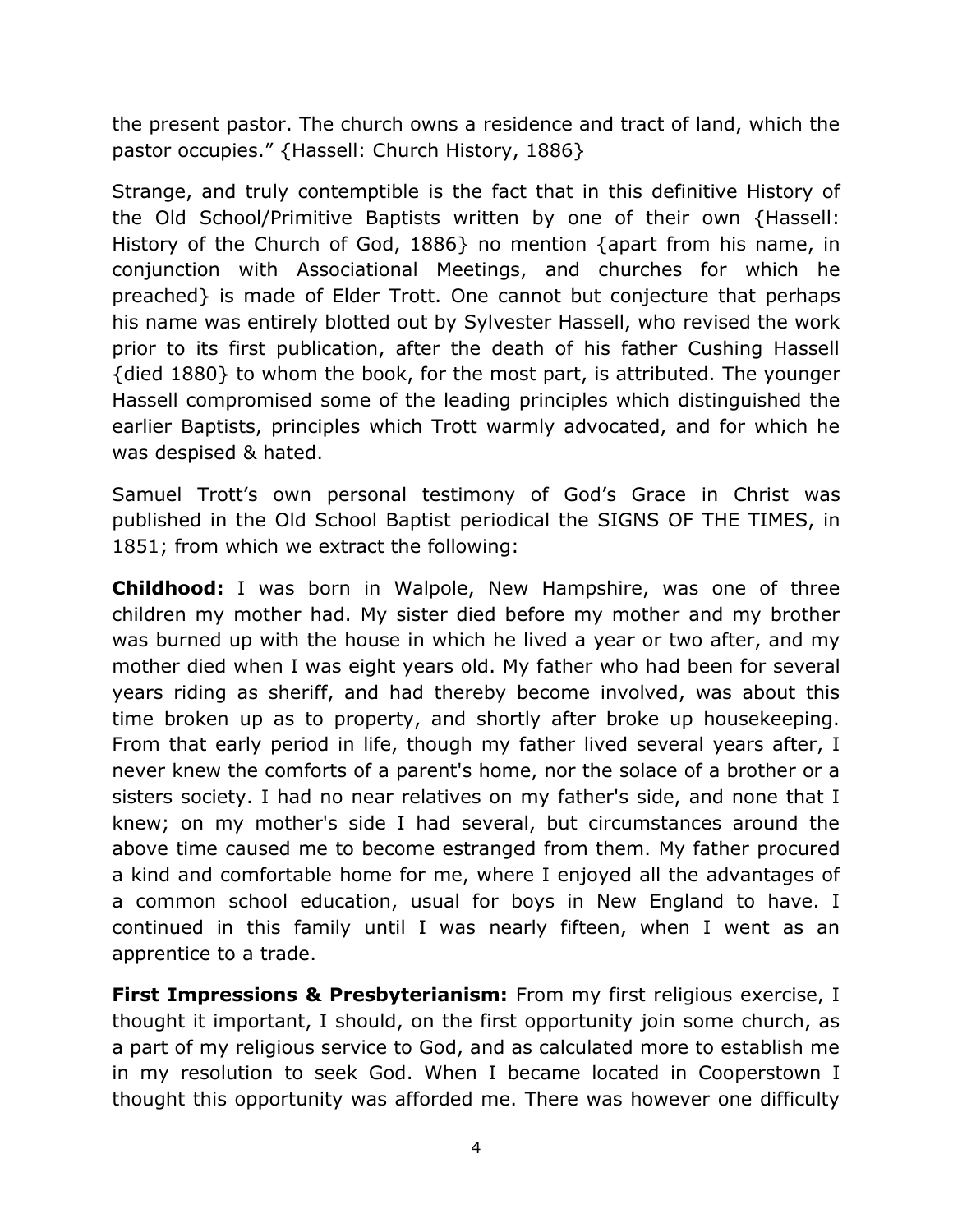in the way: the Presbyterians I had understood professed to believe in the doctrine of election, that I could not profess, my heart was bitter against it, so much so that as I was one night in my room reading the 8th and 9th chapter of Romans, I was so incensed against those chapters because of their containing so fully the doctrine of election and predestination, that I actually thought of cutting them out of my Bible and casting them into the fire. Nothing but a sense of its being God's Word prevented me. This difficulty however was soon removed, for shortly after, some persons were received into the church, and I had an opportunity of hearing the church covenant to which they were to assent, read, and found to my joy that election and predestination were not named therein. The next month I applied to the session, and was received into the church. In the spring a young Presbyterian came to study with Mr. Neal with a view to the ministry, who was better indoctrinated in the Presbyterian faith than I was. As he boarded and roomed with me he soon found out my opposition to election, and set about reforming me from my error. By his reasoning from the Scriptures, and by reading certain writers on the subject to which he referred me, I was convinced that election was a Scriptural doctrine, and became a strenuous advocate for it, that is as held generally by the Presbyterians in connection with general atonement, general offers, invitations &c. Having joined the Presbyterian church in March, I think, 1808, I was strict in observing the Sabbath, as I considered it, in reading a certain portion of Scripture daily, in prayer and in morality, was during that year a pretty strict formalist, and got along comfortably. Not that I thought I had attained a safe state, this was what I was labouring for, and I hoped that God had begun the work in me, and therefore that I should be able to persevere and attain to a safe state before I died. This as nigh as I can recollect was about my views. I from this time became about as laborious a legalist as was to be found among the Presbyterians.

**Instructions in Grace:** In looking at some of the entries in my diary during this Summer, I should think that they had been penned by a tempted, doubting believer, were it not for the legality so apparent in them. I speak in them about my inability to do anything, that God must do all for me by His grace, and of my entire dependence on Christ for acceptance, &c., and yet there is a rotten legal self doing spirit running through the whole. My reading was of the more evangelical class of authors, as they are called, such as John Newton, and even Dr. Hawker's "Zion's Pilgrim" was a favorite book with me. I no doubt imbibed their mode of expression. I mention these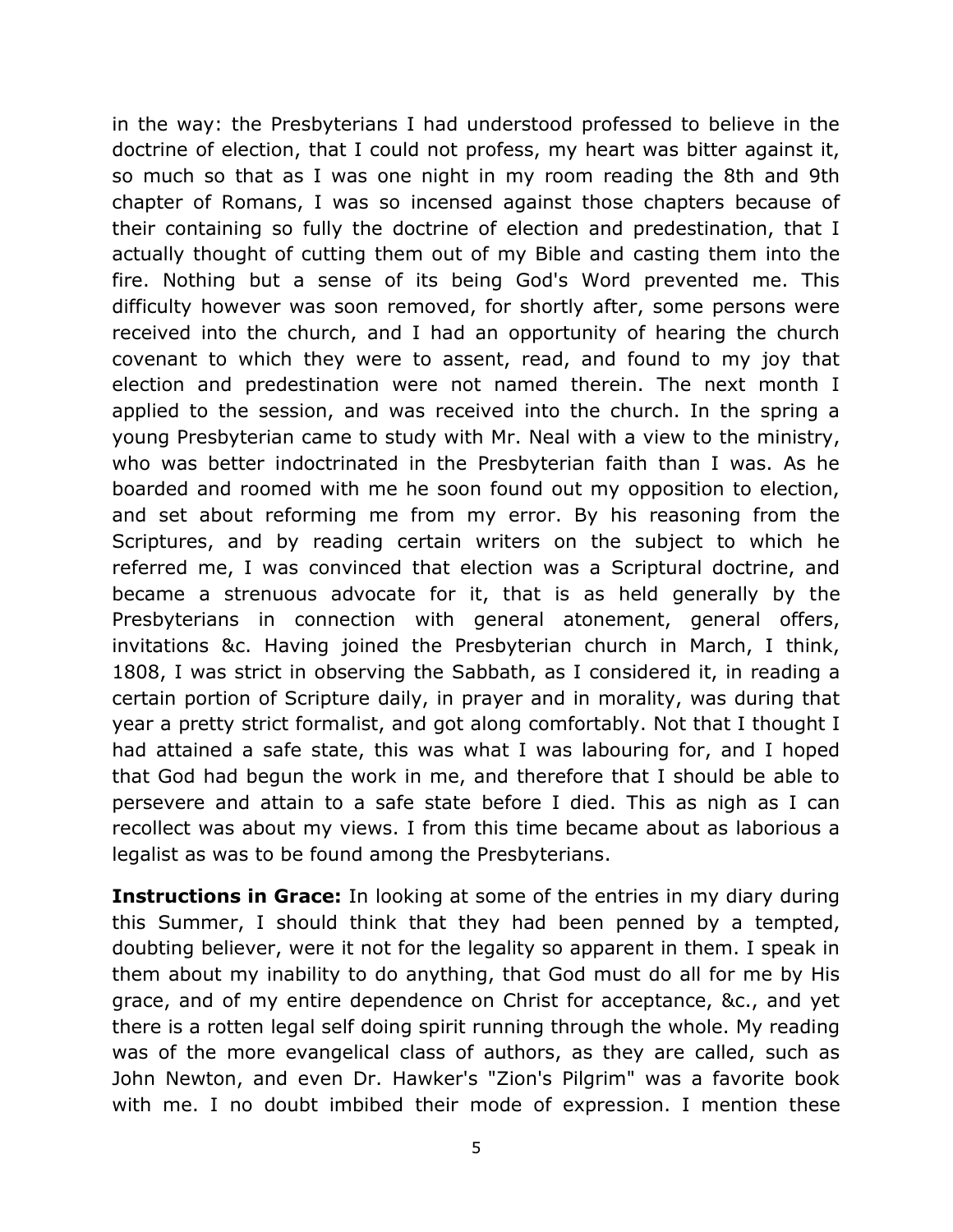things, to show how the natural mind may be molded into a gospel mode of thinking and expression, whilst we are ignorant of our helplessness, though I was being taught to feel the power of my corruptions, though ignorant of Christ.

**Conversion:** {His conversion experience as related by himself was as follows:} Immediately upon this, {under great conviction of sin,} as I was there on my knees, the account of Abraham's offering his son Isaac as in Gen.22 was brought to my view. Isaac as bound and laid upon the altar, appeared as representing the case of the heirs of promise, and as fully representing my then case, as bound by the law and doomed by its condemnatory sentence to death; as Abraham knew nothing but to inflict the death blow, so the law knew nothing but to inflict the curse upon the sinner. My attention was then turned to Abraham's arm, being arrested by the angel's call to him, and the ram caught in the thicket by his horns being taken by him and sacrificed in the place of Isaac. This ram appeared to represent Christ as involved in the demands of the law, in the power of His Godhead, by virtue of His headship and union with His people, and therefore as made to suffer the penalty of the law in their stead. My views then were not as distinct on all these points as I have here {in The Signs} given them; but the substitution of Christ in the place of the condemned sinner was fully presented to view. And the atonement of Christ appeared so full and so exactly adapted to my helpless, guilty and condemned case, that surely, I said to myself, as I viewed it, God must have had me in view when He made this rich provision in His Son. I was therefore enabled confidently to rely on His atonement for pardon, and to plead it for my acceptance with God, and the sense of condemnation was gone…self was in a great measure lost sight of, and God in His glorious character and sovereignty occupied my view…I had never before felt such meltings of heart on account of sin, nor saw sin to be so vile as now; - not as contrasted with the demands of the law, but as contrasted with the goodness and mercy of God.

**Confirmation:** {He goes on to relate some consolation received by the writings of William Huntington} As I went out of the study door, the thought occurred to me that I would go into my lodging room, and pray to the Lord to go with me and direct me. Whilst there thus engaged, my mind became somewhat composed, and the idea was suggested to me, that I had better go back into the study, and read a certain pamphlet which had been laid on Elder P's table a few days before. I went back and took up the book; which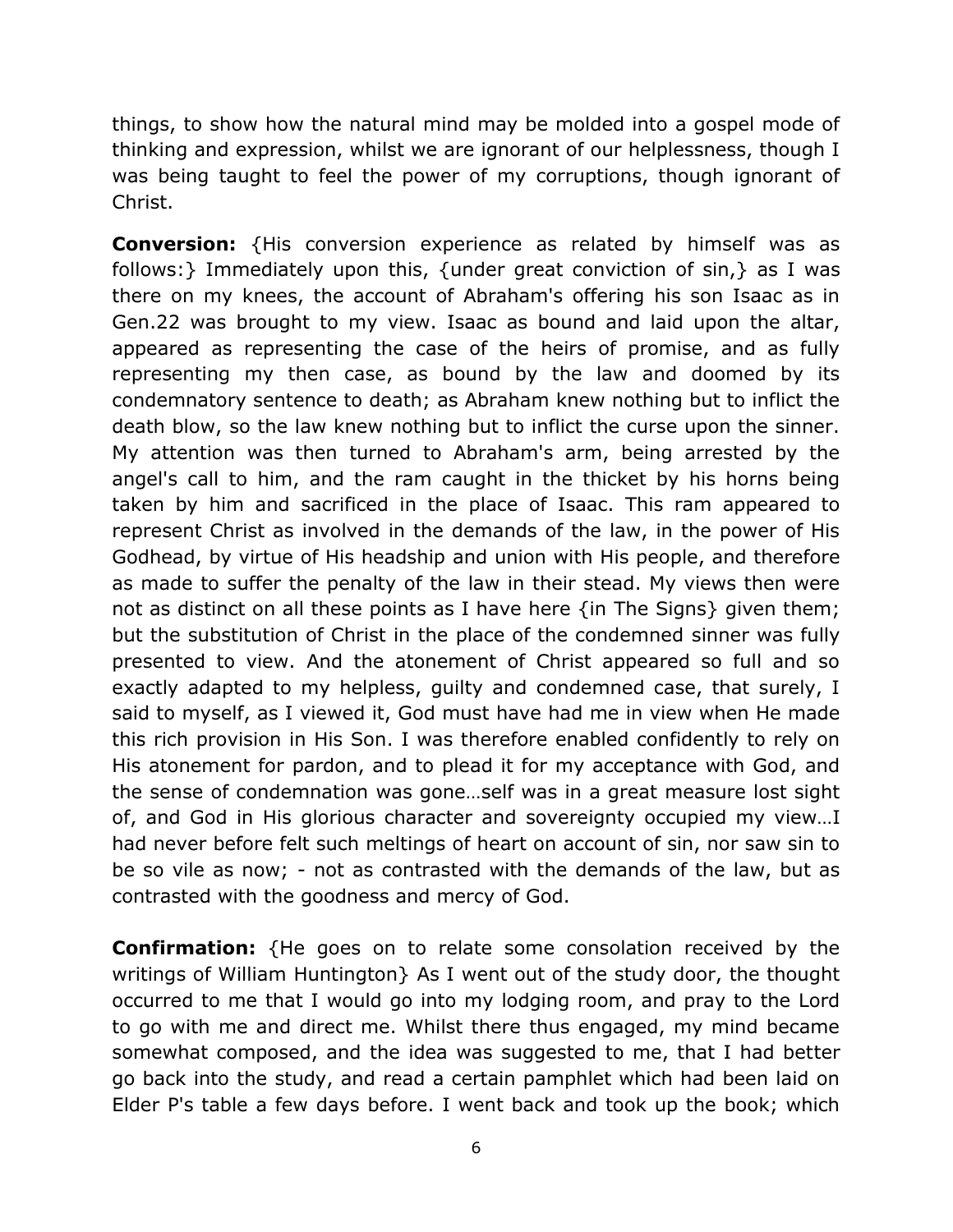was the experience of a person in England written by himself in a letter to William Huntington, and was by him thus published. As I read it, I saw the path in which the Lord had led me delineated step by step. Like myself this man had been a professor for some years previous to his being brought into gospel liberty, had been a zealous legalist; had had his foundation suddenly all knocked from under him, as mine was, and afterwards, Christ had been revealed to him as the substitute of the sinner, and the end of the law for righteousness. As he described these exercises as a being killed by the law, and a being born again, born into gospel liberty, I was led to understand such to have been the nature of the exercises I passed through during the months of Sept. & Oct. 1810, as before described, that then it was, I was slain by the law, and then that I became a believer in Christ, and was born of God. The cloud that I had been so long under now in some measure broke; and I enjoyed a comfortable hope of being a new creature. From this I was led on to see what a galling yoke of bondage, the law and legal religion was; and how lovely and glorious was gospel liberty and gospel grace as contrasted with legal service.

**Call to the Ministry & Further Establishment in the Truth**: Soon after my mind received satisfaction in reference to the ministry. I returned to the vicinity of Morristown, with the expectation of preaching for that church. But I went not with my mind impressed with a desire to convert souls. I went deeply impressed with the evil of that legal bondage which I knew by past experience was so prevalent in that region among the Presbyterians and others. I went therefore with the design of bearing my testimony against it, and to hold forth salvation as being of rich, free and sovereign grace reigning through the righteousness of Christ. I soon by that kind of preaching aroused a pretty severe opposition against me, both in and out of the church; I was charged freely with being an Antinomian, with bringing forward new things, and with creating divisions, &c. This drove me to search the Scriptures and to enquire more earnestly at the mouth of the Lord, and resulted in my becoming stronger in my views and in the defense of them. From that day to this, the most aid I have received from man in forming my religious views, has been through their opposition; thereby driving me from men to look to God and the Scriptures for my guidance. I have learned in my early experience, many ideas from men, but have had again in many instances to unlearn them. I know that it has been my desire to learn of God and not of man, and He I think taught me that desire, in my early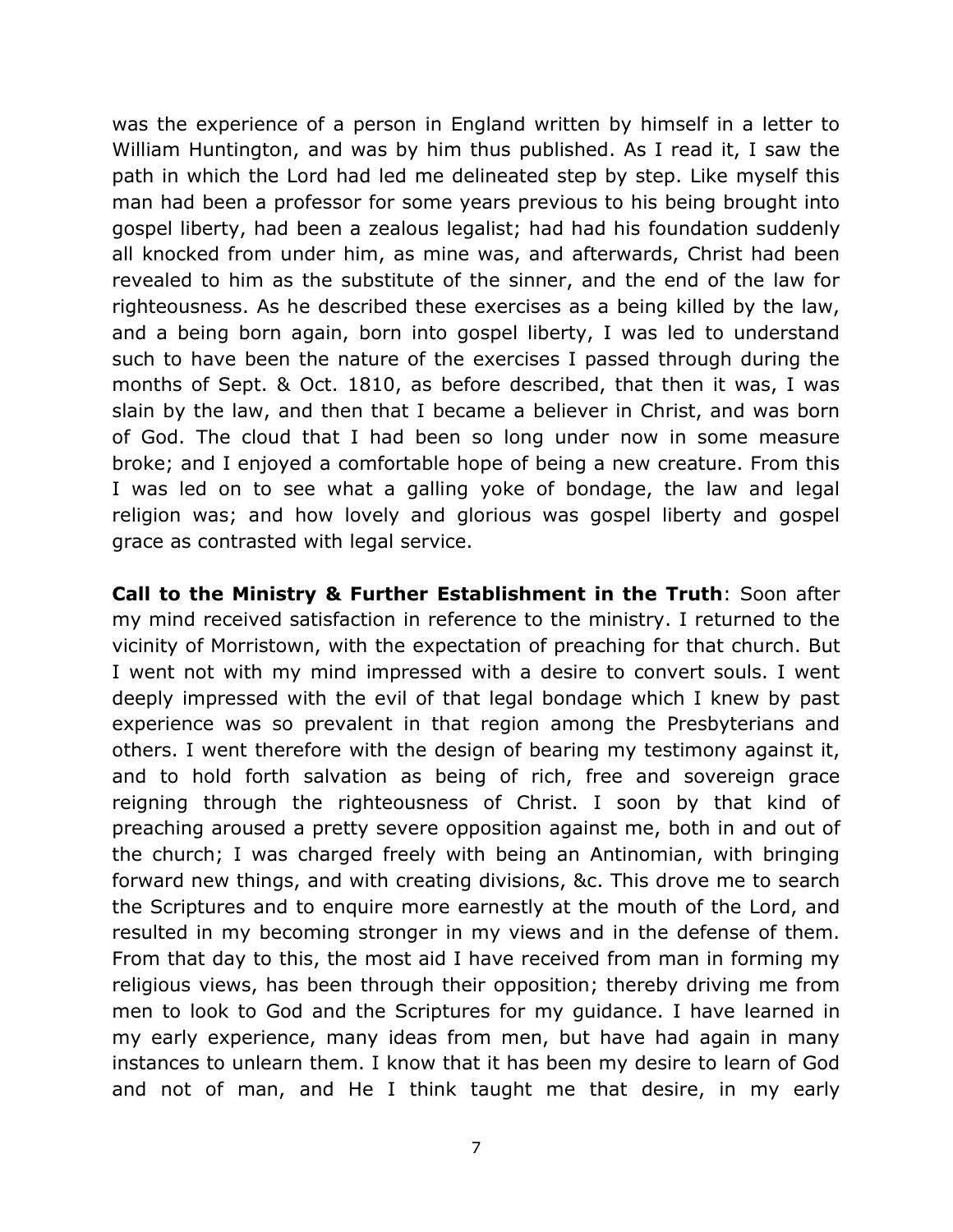experience. Notwithstanding the opposition raised against my preaching at Morristown, the church in the course of the summer called me to ordination. And I was ordained August 30, 1812, not as the pastor of that church, for that I declined, finding no Scriptural authority for it, but to the gospel ministry. {Signs of the Times 1851}

## **From the Signs by Gilbert Beebe**

ELDER SAMUEL TROTT - DIED AT AGE 83. Elder Samuel Trott has laid off his armor, received his passport, and gone, as we fully believe, to the bosom of his God and Savior. For several months his strength has been gradually declining; so much so as to prevent him from visiting the churches, as he has been confined to his house or immediate neighborhood ever since last May. At that time we met him at the Baltimore Association, where we heard him for the last time, preach a short but very impressive sermon from John 3:3, "Jesus answered and said unto him, Verily, verily, I say unto thee, Except a man be born again, he cannot see the kingdom of God." His voice was feeble, and his physical power scarcely sufficient to support his debilitated frame. He remarked that that was in all probability the last time he should ever attempt to preach to us. But the ardor of his spirit arose to an irrepressible earnestness, in solemnly impressing upon the brethren the important doctrine of his text, that whatever amount of human wisdom, literary acquirements, or human talent a man may possess, or however sound in theory, none are competent to preach the gospel of Christ, who have not seen the kingdom; and none can possibly see that kingdom who are not born of the Spirit. His last solemn admonition to the saints on this important subject fell upon our ears, and sank deep in our hearts, as our dear aged father was summing up in a few words what had been the burden of his ministry for more than sixty years. His stand point, bordering on the verge of the eternal world, with the eye of faith uplifted to the glory of the upper skies, and wings expanded for his rapturous flight from earth, only waiting to pronounce the finishing sentences of the ministry which he had received of the Lord, to testify the gospel of the grace of God. If we mistake not that was the last time he in a formal manner attempted to preach. But as long as he continued in the flesh, he ceased not, as opportunity presented and his receding strength would allow, to speak of his Redeemer's kingdom, and to talk of his power. We called on and spent a night with our dear brother in August last, in company of Elders Leachman and Durand, after the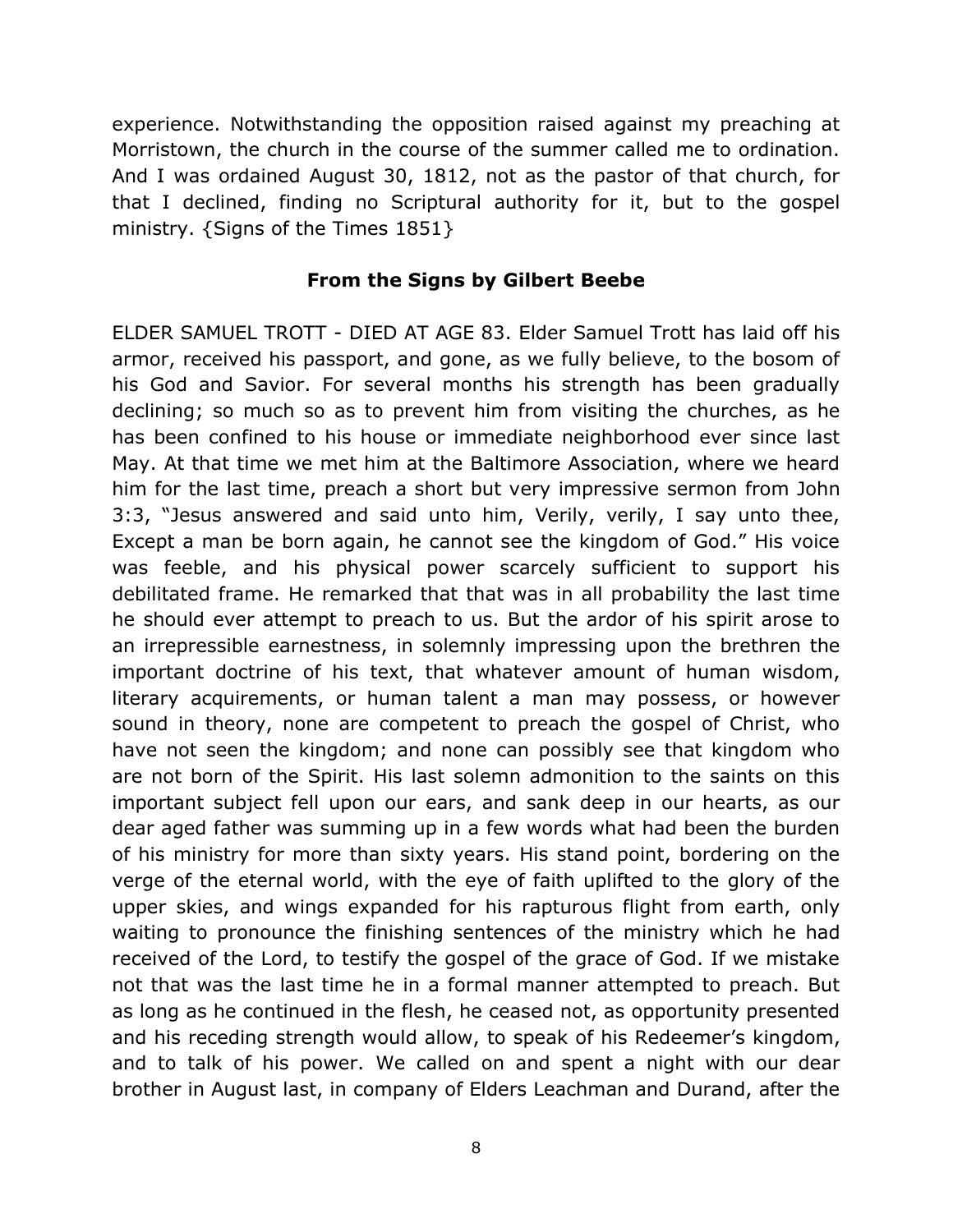close of the Corresponding Meeting in Loudoun County, Va. In our last interview, as far as strength would permit, he reaffirmed the position he had so long held, and the testimony he had so long and faithfully born to the truth of prophecy, and of what he had understood to be its import. To us, his clear and lucid interpretation of those prophecies concerning the twelve hundred and sixty days of the papal beast, and the corresponding time of the two witnesses prophesying in sackcloth, was wonderful. And that he should have published his views nearly forty years ago, and that he lived to see that his views were correct, in the literal humiliation of the pope, and extinction of his temporal, or secular power, just twelve hundred and sixty years after the inauguration of that power in the year 606, is evidence that he was endowed with more light upon these subjects than had ordinarily been enjoyed by his contemporaries. We have been personally acquainted with our dear departed brother about 45 years, and from our earliest acquaintance, have looked up to him as to a father, for counsel, and instruction, which he has been enabled to give. We have always found him ready to speak a seasonable word to us when occasion has required. Like David and Jonathan, we have loved each other; facing the same foes, bearing the same testimony, engaged in the same conflicts and participating in the same victories, suffering the same reproaches, encountering the same persecutions for the truth's sake. Is it strange, now that he is taken from us, that we should exclaim, as did Elisha, when he saw Elijah taken up to heaven in the fiery chariot? "My father! My father! the chariot of Israel, and the horseman thereof." More than an ordinary tribute to the memory of this dear servant of God is due from us, and a very large space in our columns should be devoted to a becoming notice of his departure. No other correspondent has contributed so liberally to our columns from the first number of our first volume, until prevented from writing, first by the late war, and since the war, for debility. Indeed it is doubtful if we could have succeeded in sustaining our publication had he withheld his support; and now that his pen shall no longer write for our edification, it is meet that we should record how greatly we have been aided by him, and how sadly the announcement of his departure has fallen on us. Brother Trott leaves a widow and one daughter, and has one surviving son residing in Texas. His first wife and all his children, except the one son and one daughter, had been called away before him. With our dear bereaved sister Trott, and the surviving daughter, who were with him to the last, we most sincerely sympathize in this, their deep affliction, and may their sore bereavement be